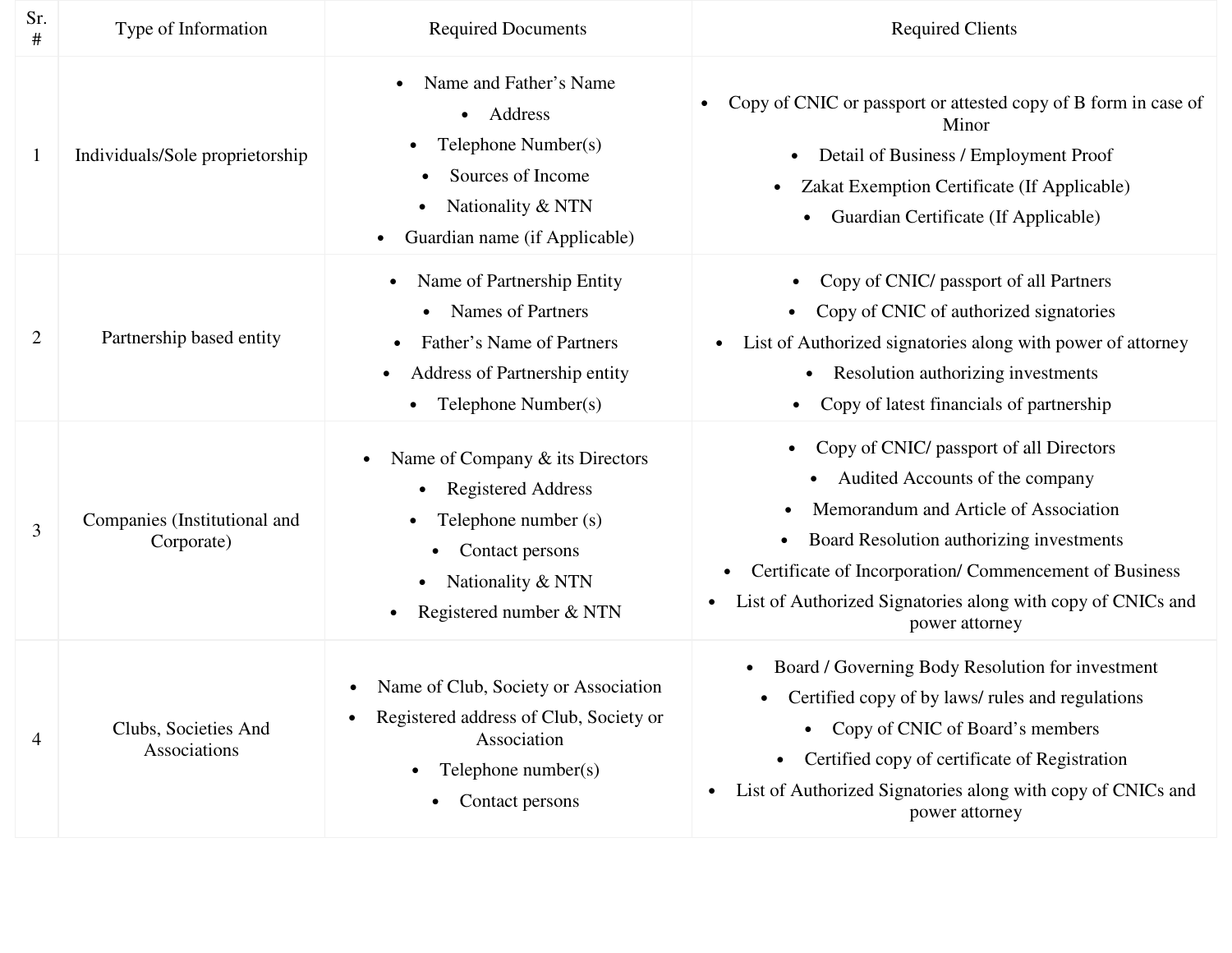|                |                                                                                                                |                                                                                                                                                                        | Copy of latest financials                                                                                                                                                                                                                                                                                                                                                                                    |
|----------------|----------------------------------------------------------------------------------------------------------------|------------------------------------------------------------------------------------------------------------------------------------------------------------------------|--------------------------------------------------------------------------------------------------------------------------------------------------------------------------------------------------------------------------------------------------------------------------------------------------------------------------------------------------------------------------------------------------------------|
| $\overline{5}$ | Trusts including, but not limited<br>to,<br>Provident Fund, Gratuity Fund,<br>Pension Fund, mutual fund, etc.) | Name of trust, Fund etc<br>Name of Trustee<br>$\bullet$<br>Address of Trust/Fund etc.<br>$\bullet$<br>Telephone number(s)<br>$\bullet$<br>Contact persons<br>$\bullet$ | Copy of CNIC of all Trustees<br>Certified copy of Trust Deed<br>Trustee / Governing body Resolution for investment<br>$\bullet$<br>Copy of the latest financials of the Trust<br>List of Authorized Signatories along with copy of CNICs and<br>power attorney                                                                                                                                               |
| 6              | <b>Executors and Administrators</b>                                                                            | Name of Entity for Executor/Admin is<br>$\bullet$<br>appointed<br>Name of Executor/Administrator<br>Address of entity & tele numbers<br>$\bullet$                      | Copy of CNIC of Executor/Administrator<br>Certified copy of the letter of Administration                                                                                                                                                                                                                                                                                                                     |
| 7              | <b>Government Entities</b>                                                                                     | Name of government owned organization<br>Address of Government owned organization<br>$\bullet$<br>Telephone numbers<br>$\bullet$<br>Contact persons<br>$\bullet$       | A Special Resolution/ authority endorsed by the Ministry of<br>$\bullet$<br>Finance<br>or Finance Department from concerned Government<br>(Federal/Provincial/Local)<br>clearly listing the persons/officers authorised to operate such<br>account<br>List of Authorized Signatories<br>$\bullet$<br>Copy of CNIC of authorized officer $(s)$<br>$\bullet$<br>Resolution authorizing investment<br>$\bullet$ |

## Effective Implementation of KYC/CDD Policy

ZSL follows the regulations that the all receipts/payments above Rs 25,000/- are made through cross –cheques , bank drafts, pay orders or other crossed banking instruments. Where any cash is accepted from a customer in an exceptional circumstance only, it is immediately reported to the Exchange with clear reasons as to why the cash receipt was accepted by the broker.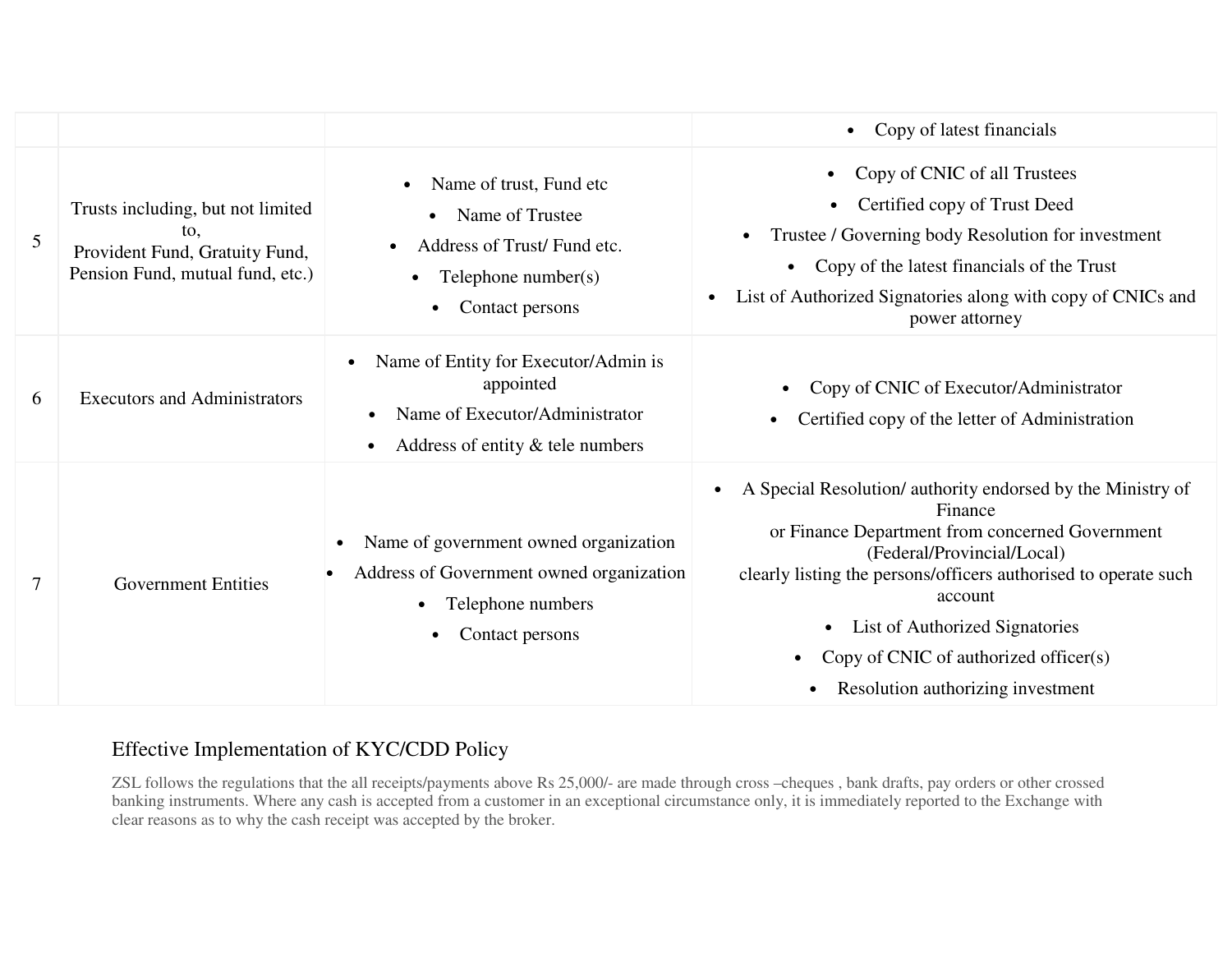Third party cheques shall be endorsed by the issuer for the account intended.

Any account which has been inactive for a period of more than one year will be marked as an "Inactive Account". To re-activate the account, Reactivation form has to be submitted by the client or he has to send a request via e-mail using his old registered e-mail address. Only after necessary CDD/ KYC verification, the account is reactivated

Government account shall not be opened in the personal names of the Government Official(s)

KYC/CDD measures shall be enhanced for High Risk Customers

Dealing with any Politically Exposed Person or customers holding public or high profile position, relationship with them should be established and/ or maintained with the approval of Senior Management of ZSL, including if any existing customer becomes holder of any public office or high profile position

In case ZSL is not able to satisfactorily complete the required CDD/ KYC measures, account shall not be opened, business relationship shall not be established and business transaction shall not be carried out. Instead, reporting of suspicious transaction shall be considered. Similarly, relationship with existing customer shall be terminated and reporting of suspicious transactions be considered if CDD/ KYC is found unsatisfactory

ZSL shall have Enhanced Due Diligence (EDD) once a client has been categorized as High Risk. Any unusual transactions are reported in a Suspicious Transaction Report (STR).

Any exception (including suspicious transaction) identified in fulfilling the criteria/guidelines laid down in this policy shall be clearly indicated in writing and referred to the Chief Executive Officer (CEO) in order to decide future course of action.

ZSL realizes that CDD is not a one-time exercise at the time of opening an account only. We shall carry out On-going Due Diligence. We shall be vigilant at all times and keep monitoring transactions of all clients.

#### Client Verification

- •Before Account opening, ZSL shall send the client's CNIC copy to NCCPL and CDC for verification.
- $\bullet$ Account shall be opened once verification is complete.

#### Risk Assessment of Client

ZSL shall conduct Enhanced Customers Due Diligence if the client falls within the definition of High Risk Clients, which are defined as under:

- •Non-resident clients
- •Legal persons or arrangements including non-governmental organizations(NGOs) / Not for profit organizations (NPOs) and Trusts/charities
- •Client with links to offshore tax havens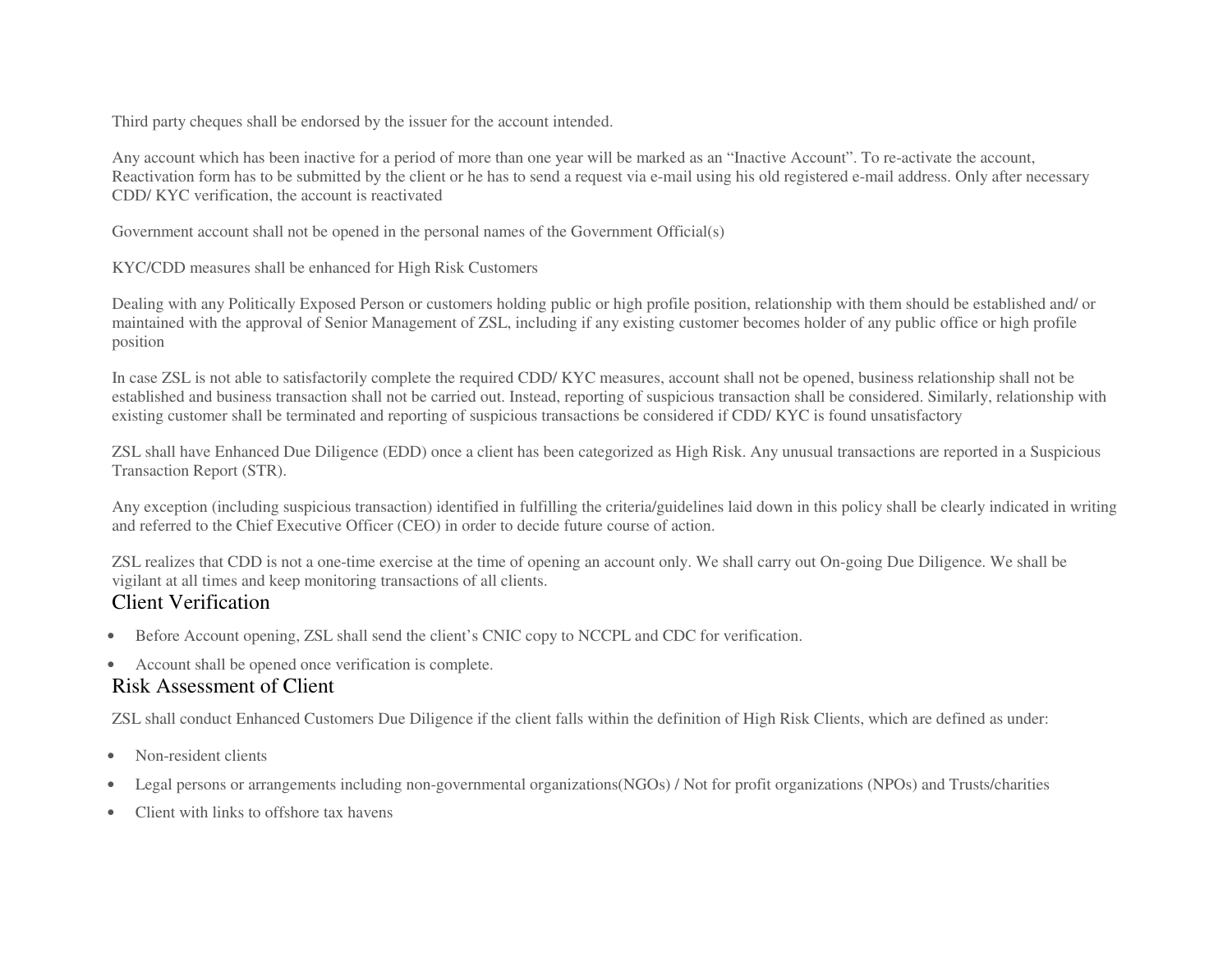- •High net worth clients with no clearly identifiable source of income
- •Clients dealing in high-value items
- •Clients whose businesses present a higher risk of money laundering such as cash based business
- •Non-face-to-face/On-line clients
- • Politically Exposed Persons (PEPs). Those individuals who are or who have been entrusted with prominent public functions in a country or territory, for example heads of state or of government, senior politicians, senior government, judicial or military officials, senior executives of state owned entities, important political party officials but not middle ranking or more junior individuals in these categories
- • Clients from or in countries where KYC/CDD and anti-money laundering Regulations are lax and are not sufficiently applying Financial Action Task Force (FATF) recommendations
- •Clients who have been refused services by another financial institution (based on reasonable information);
- • Establishing business relationship or transactions with counterparts from or in countries not sufficiently applying FATF recommendations. For **Low Risk Clients**, ZSL shall apply **Simplified or Reduced KYC/CDD** measures. A client may be considered Low Risk if his identity and that of the beneficial owner are publicly known or where adequate checks and controls exist. Following cases may be considered as Low Risk Clients for application of simplified or reduced CDD/ KYC:
- $\bullet$  Financial institutions provided they are subject to requirements to combat money laundering and terrorist financing and are supervised for compliance with those requirements.
- •Public listed companies that are subject to regulatory disclosure requirements.
- Government administrations or enterprises.

## Compliance Function

ZSL shall monitor customers' transactions and report any suspicious activity in a timely manner. For compliance function, we have suitable human resource and IT reporting capability.

# Updating Records/Record Retention

- • As KYC/CDD is an ongoing process, ZSL continuously update clients' records. Any update on information of a client for KYC purpose shall be done through an updating form provided for this purpose. This shall only be accepted after verification of the client's signature or his request received via an e-mail from his old registered e-mail address.
- $\bullet$  Six months before the expiry of any client's CNIC, our IT system shall generate an alert. ZSL shall then send an e-mail to the concerned client to submit a copy of his renewed CNIC.
- ZSL shall keep record of client's identity, account files and correspondence exchanged with the client for at least ten years.

### Training and Employee Screening